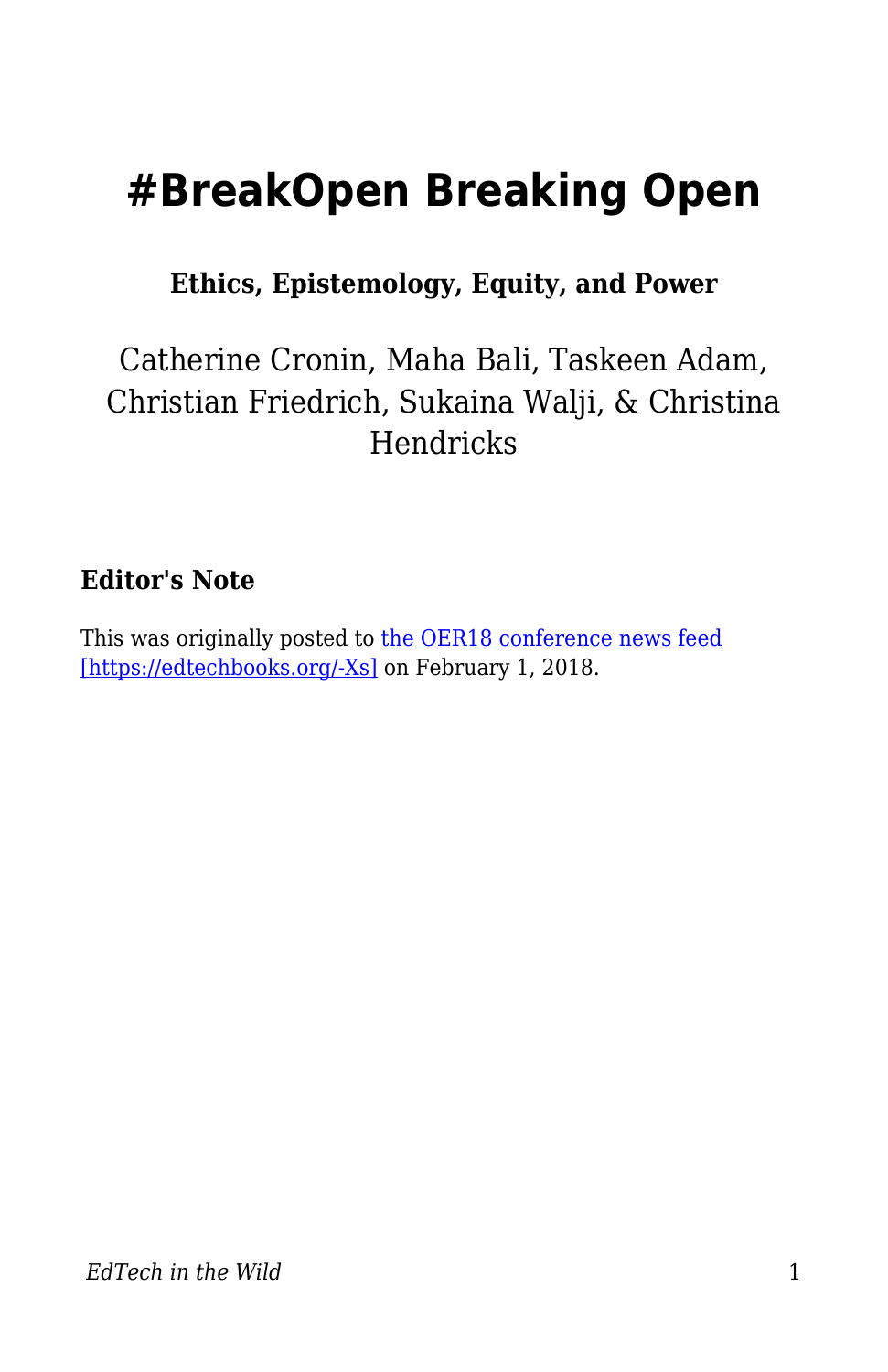

"Print Gallery solved (2003) – H.W. Lenstra (1949)" flickr photo by pedrosimoes7 https://flickr.com/photos/pedrosimoes7/25894329238 shared under a Creative Commons (BY) license

*The year is 2045. SDG (Sustainable Development Goal) 4 has been achieved for 10 years now; there is equal and equitable education for all. This was done through a consortium of major technology companies, coming together, partnering with the United Nations and the OECD, and generously agreeing to invest in electrifying and connecting the entire globe in order for everyone to have free access to information. Save for a few non-participating areas, everyone is connected. Universities, now completely privatised institutes, are only available to the extremely wealthy, as free open online education meets the needs of the masses. The cost of physical infrastructure was an unnecessary overhead on a mass scale There are only few outliers in the [PISA](https://www.oecd.org/pisa/)* [\[https://www.oecd.org/pisa/\]](https://www.oecd.org/pisa/) *rankings. In addition, the [tracking software to aid formative assessment](https://www.u-planner.com/en/university-student-dropout-detection-software)* [\[https://edtechbooks.org/-eWi\]](https://www.u-planner.com/en/university-student-dropout-detection-software)*is much more efficient than a physical*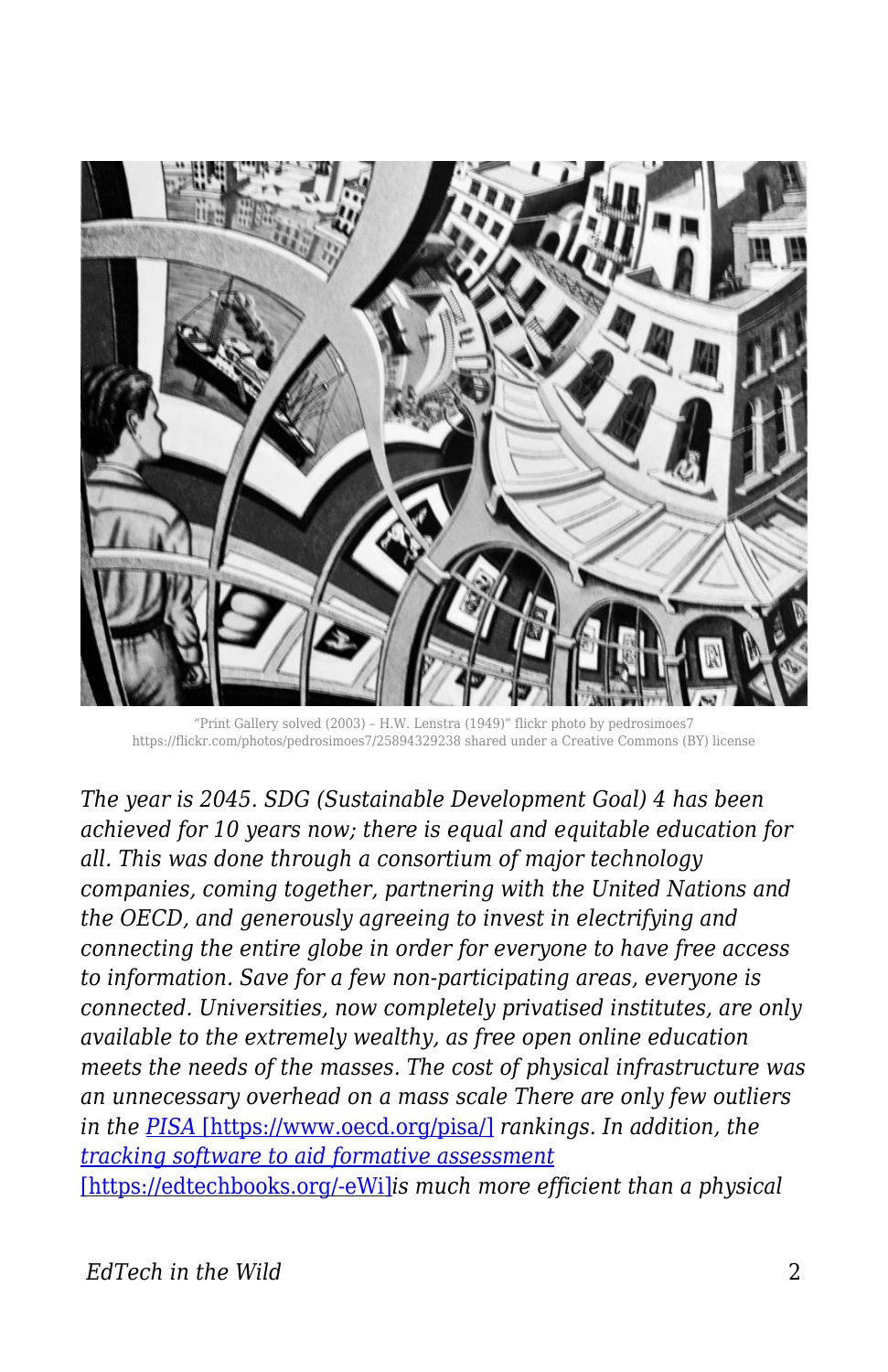*educator. It detects deviation from the expected trends of learning, and rectifies it earlier on. Dropout costs have been eradicated by forecasting what a learner will like and what a learner will succeed in. Personal data is now openly accessible to optimise user experience, which makes it much easier for the companies to predict learners' success. The education platforms fully gamify their content and all learning, as it would bore learners otherwise; competition among themselves helps learners to stay alert. [65% of all future jobs have](http://www.longviewoneducation.org/field-guide-jobs-dont-exist-yet/) [not been seen yet](http://www.longviewoneducation.org/field-guide-jobs-dont-exist-yet/)* [\[https://edtechbooks.org/-Kfh\]](http://www.longviewoneducation.org/field-guide-jobs-dont-exist-yet/) *but the 'Big Three' tech companies (two in the US, one in China) are doing their best to spit out a flexible workforce. Everyone subscribes to the new system; everyone is educated on the Anglo-Chinese canon of best practices in their disciplines; what could be better than free access to knowledge and information?*

*However, in the cyber revolution, many local knowledge institutes who could not compete with free-of-charge educational models of the revolution, either went bankrupt or were amalgamated into the giants. As a result, the main source of knowledge, what constitutes knowledge, and how we test learning gains, is now defined by the three tech giants. The educational content they provide are purely instrumental, in order to create the workforce the world needs. [Surveillance footage and algorithms built into learning environments](https://www.newyorker.com/magazine/2016/03/07/altschools-disrupted-education)* [\[https://edtechbooks.org/-skS\]](https://www.newyorker.com/magazine/2016/03/07/altschools-disrupted-education) *determine what profession best suits you, somewhat removing individual agency. Learners try to meet in physical spaces, but without support from institutions or educators. The access to free information and services comes at a price. You are not selling your soul or your kidney, but pretty much everything else. Your freedom, your privacy, your deepest darkest secrets, from [your](https://www.theguardian.com/technology/2017/sep/26/tinder-personal-data-dating-app-messages-hacked-sold) [conversations on Tinder](https://www.theguardian.com/technology/2017/sep/26/tinder-personal-data-dating-app-messages-hacked-sold)* [\[https://edtechbooks.org/-AoF\]](https://www.theguardian.com/technology/2017/sep/26/tinder-personal-data-dating-app-messages-hacked-sold) *to the thoughts you told your therapist. No more surprises, on either side, in 2045.*

*Despite efforts to open education, the levels of inequality are the highest they have ever been. Why? Because despite open education,*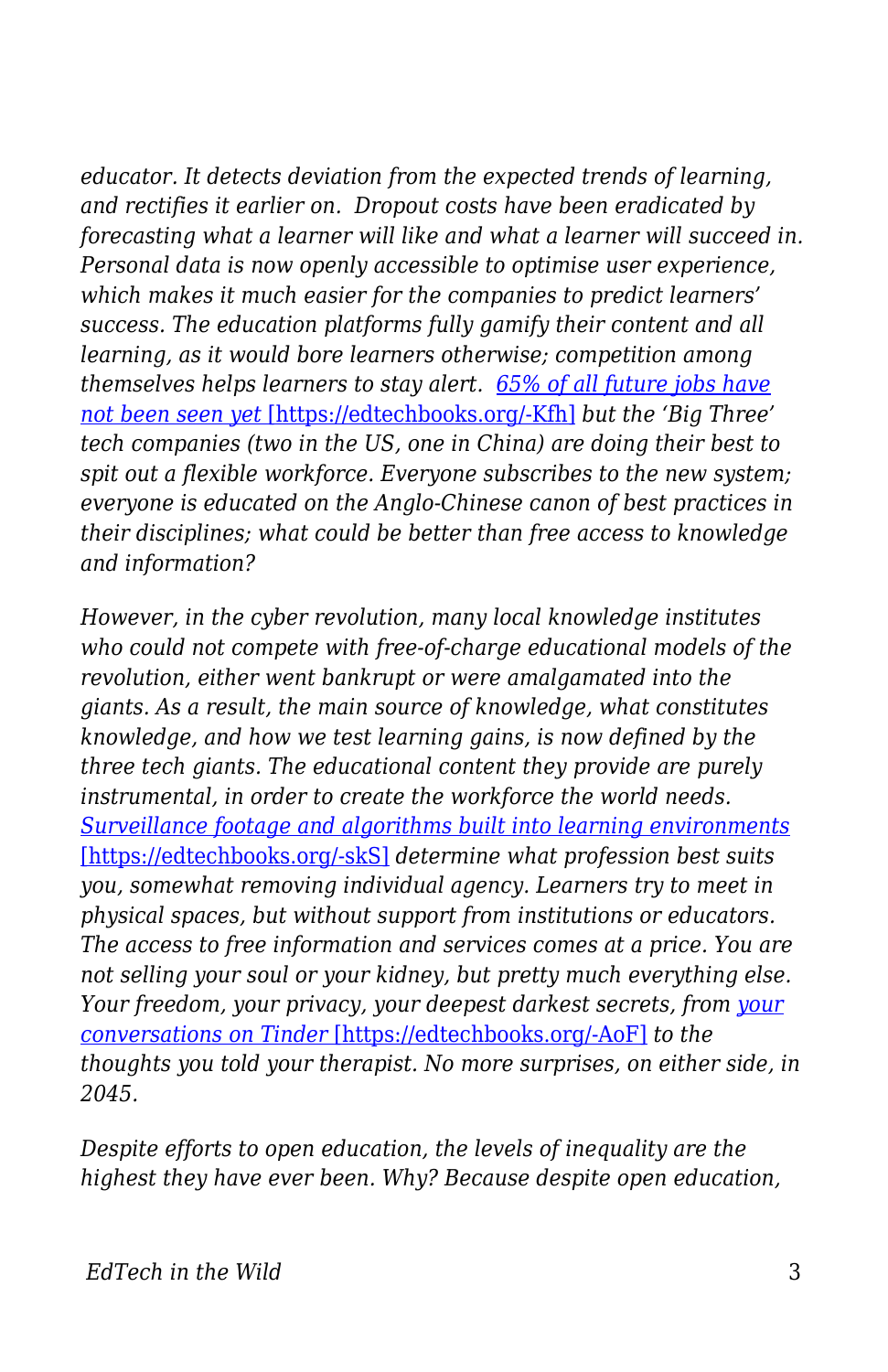*the [knowledge that is made open to everyone is best utilised by those](https://clalliance.org/publications/good-intentions-real-outcomes-equity-design-learning-technologies/) [who already had wealth and power](https://clalliance.org/publications/good-intentions-real-outcomes-equity-design-learning-technologies/)* [\[https://edtechbooks.org/-Edv\]](https://clalliance.org/publications/good-intentions-real-outcomes-equity-design-learning-technologies/)*. The Knowledge Gap theory argues that as information is increased in a society, it is absorbed differently by recipients [depending on their](http://journals.sagepub.com/doi/abs/10.1177/009365027500200101) [socio-economic status](http://journals.sagepub.com/doi/abs/10.1177/009365027500200101)* [\[https://edtechbooks.org/-TTnb\]](http://journals.sagepub.com/doi/abs/10.1177/009365027500200101)*. Those with higher socio-economic status are better aligned to extracting higher benefit from the educational possibilities available.*

At OER18, a group of global educators (authors of this post from Canada, Egypt, Germany, Ireland,and South Africa, joined by Martin Weller from UK and Jamison Miller from US) will facilitate a hybrid workshop titled *Breaking open: Conversations about ethics, epistemology, equity and power.* In this post, we briefly explore these four themes in relation to open education, and extend an invitation for your participation in the workshop — either in-person or virtually. Rather than explain them in detail, we offer some food for thought, and invite readers to contribute their own thoughts ahead of OER18.

### **i) Ethics**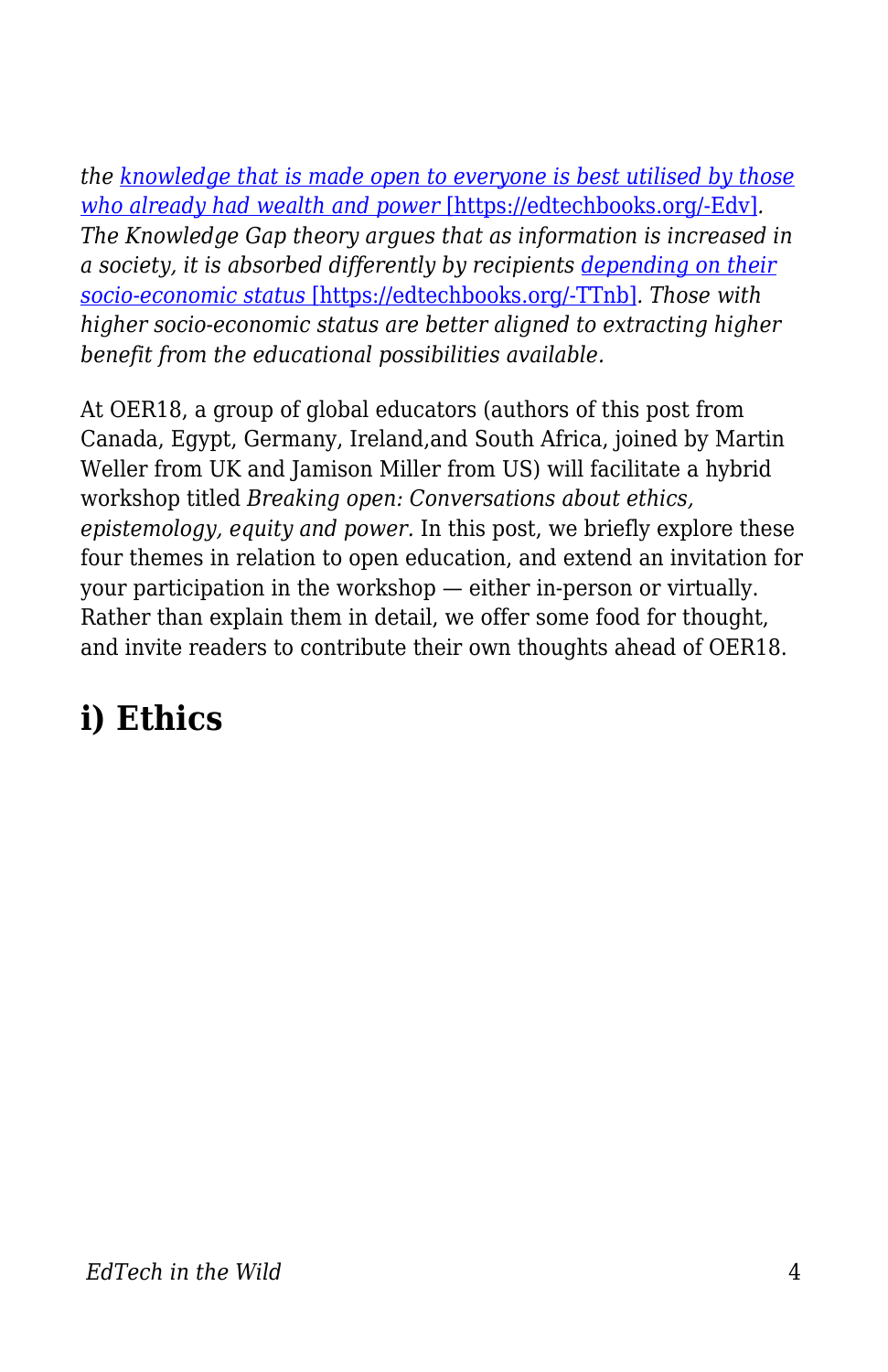

"Michael Apple quote – #altc keynote" flickr photo by catherinecronin https://flickr.com/photos/catherinecronin/14950468430 shared under a Creative Commons (BY-SA) license

Overemphasis on participation in MOOCs is an ethical question that represents other ethical questions for open: who gets to decide the framing of open for others? Whose values and norms are dominant and how might they marginalize different others?

Knox criticises what researchers deem as ["correct involvement" in the](https://www.routledge.com/Posthumanism-and-the-Massive-Open-Online-Course-Contaminating-the-Subject/Knox/p/book/9781138940826) [MOOC, as it rejects difference \[https://edtechbooks.org/-boi\]](https://www.routledge.com/Posthumanism-and-the-Massive-Open-Online-Course-Contaminating-the-Subject/Knox/p/book/9781138940826). Students that participate very little are negatively termed ["lurkers"](https://www.routledge.com/Posthumanism-and-the-Massive-Open-Online-Course-Contaminating-the-Subject/Knox/p/book/9781138940826) [\[https://edtechbooks.org/-boi\]](https://www.routledge.com/Posthumanism-and-the-Massive-Open-Online-Course-Contaminating-the-Subject/Knox/p/book/9781138940826), when that could be the way they learn best. Knox terms this ["immunisation" \[https://edtechbooks.org/-boi\],](https://www.routledge.com/Posthumanism-and-the-Massive-Open-Online-Course-Contaminating-the-Subject/Knox/p/book/9781138940826) which he defines as the regulation of the external and unfamiliar, rather tha[n acknowledging and embracing the difference](https://books.google.co.uk/books/about/The_Location_of_Culture.html?id=p7quDTSmYRYC&redir_esc=y) [\[https://edtechbooks.org/-xUd\].](https://books.google.co.uk/books/about/The_Location_of_Culture.html?id=p7quDTSmYRYC&redir_esc=y) However, the completion rates of these courses tend to be 6.5% to 7.5%, indicating that the presumed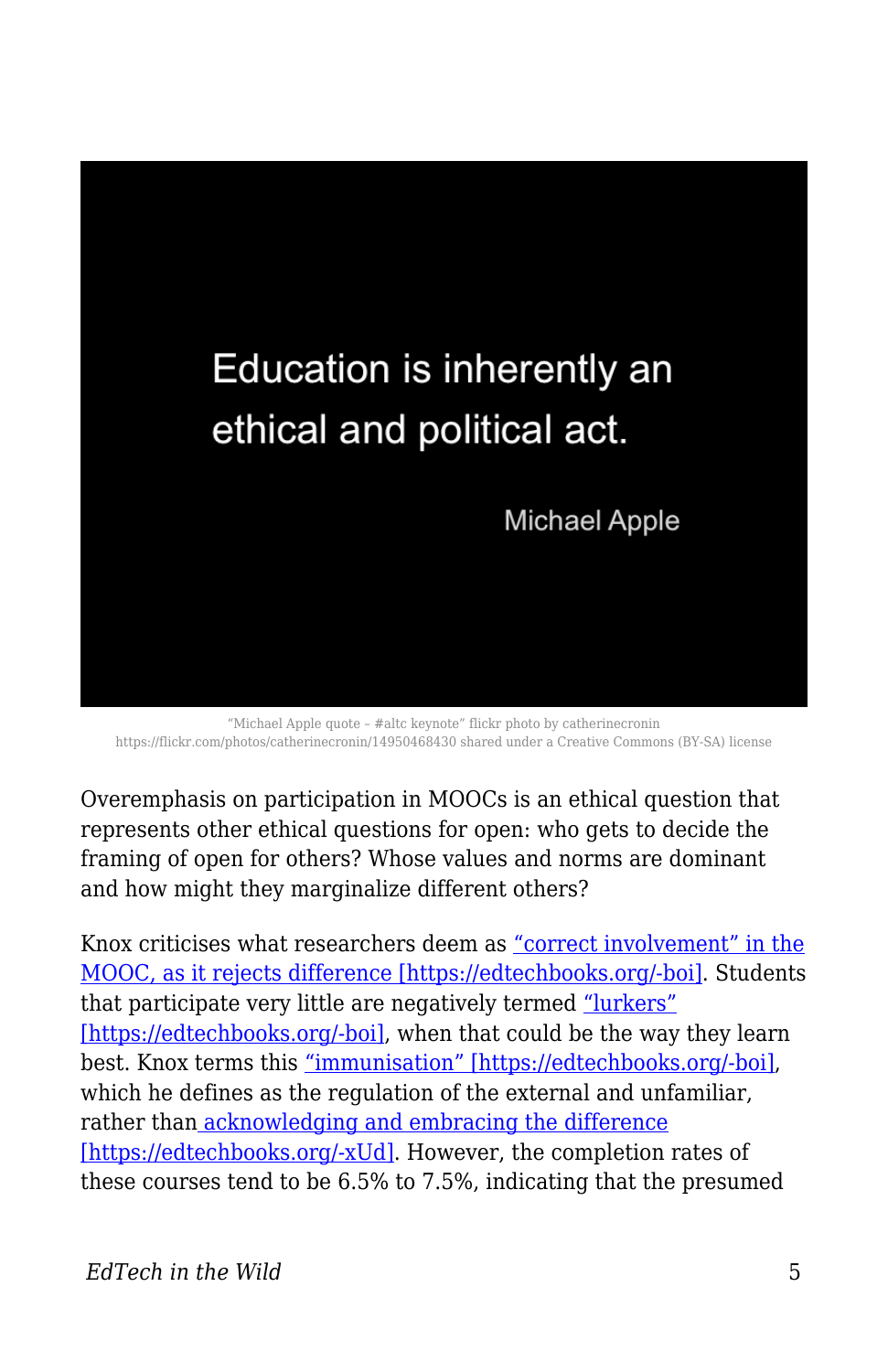normative student is not a representation of the majority of students. In fact, [the "lurker" is a better representative of the majority](https://www.routledge.com/Posthumanism-and-the-Massive-Open-Online-Course-Contaminating-the-Subject/Knox/p/book/9781138940826) [\[https://edtechbooks.org/-boi\]](https://www.routledge.com/Posthumanism-and-the-Massive-Open-Online-Course-Contaminating-the-Subject/Knox/p/book/9781138940826).

## **ii) Epistemology**



World scaled by number of documents in Web of Science by authors living there (CC BY-NC-ND Worldmapper.org / Sasi Group & Mark Newman)

Every quote below is itself a provocation; all are written by an African scholar or is one referring to the situation of the global South. They flow so well together we did not need to insert any text in between. Note that the articles cited by Nobes were originally written in French, a reminder that all the world's knowledge is not originally written in English.

*"… a conception of open access that is limited to the legal and technical questions of the accessibility of science without thinking about the relationship between center and periphery can become a source of epistemic alienation and neocolonialism in the South". Piron et al. (2017) (quoted, translated, in Nobes, [2017](http://journalologik.uk/?p=149)* [\[http://journalologik.uk/?p=149\]](http://journalologik.uk/?p=149)*)*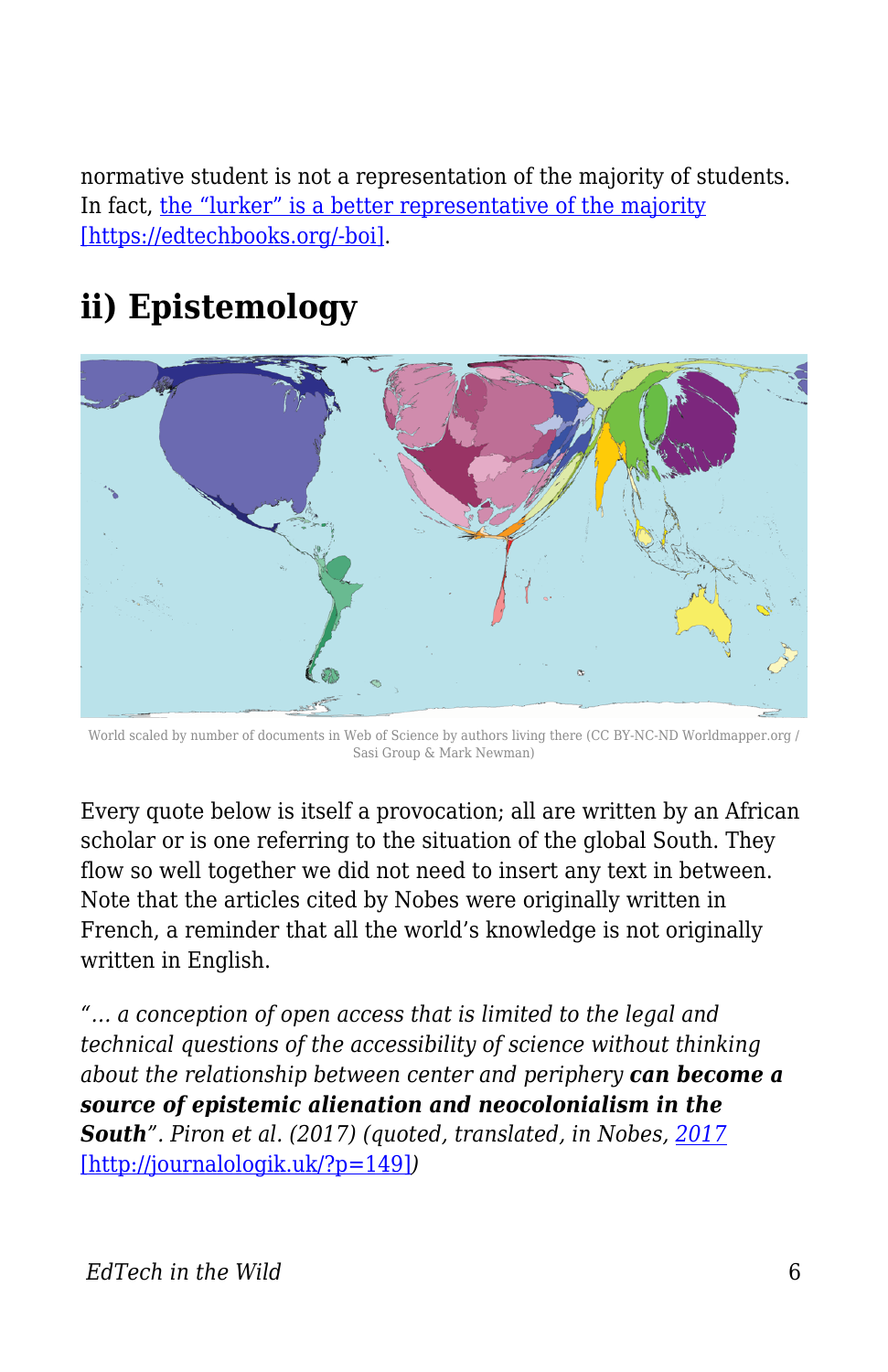*"The idea that open access may have the effects of neocolonialism is incomprehensible to people blind to epistemological diversity, who reduce the proclaimed universalism of Western science to the impoverished model of the standards imposed by the Web of Science model. For these people, the invisibility of a publication in their numerical reference space (located in the center of the world-system) is equivalent to its non-existence. The idea that valid and relevant knowledge can exist in another form and independently of the worldsystem that fascinates them is unthinkable." Piron et al. (2017) (quoted, translated, in Nobes, [2017](http://journalologik.uk/?p=149)* [\[http://journalologik.uk/?p=149\]](http://journalologik.uk/?p=149)*)*

*"The resulting consequences are, in particular, the teachers of the Southern countries who quote and read only writers from the North and impose them on their students and the libraries of our universities who do everything to subscribe to Western scholarly journals while they do not deal with our problems. (Mboa Nkoudou, [2016](https://translate.googleusercontent.com/translate_c?depth=1&hl=en&rurl=translate.google.com&sl=fr&sp=nmt4&tl=en&u=http://www.projetsoha.org/%3Fp%3D1357&usg=ALkJrhgZRAyWSzoYVldmYx1l5jzNYNAxtg)* [\[https://edtechbooks.org/-FFQ\]](https://translate.googleusercontent.com/translate_c?depth=1&hl=en&rurl=translate.google.com&sl=fr&sp=nmt4&tl=en&u=http://www.projetsoha.org/%3Fp%3D1357&usg=ALkJrhgZRAyWSzoYVldmYx1l5jzNYNAxtg)*, quoted, translated, in Nobes [2017](http://journalologik.uk/?p=149)* [\[http://journalologik.uk/?p=149\]](http://journalologik.uk/?p=149)*)"*

OER creation has an impact on asserting epistemic stance:

*"creation and sharing of OER can be a way of asserting an epistemic stance, or one's own unique (individual or collective) perspective of knowledge. This is vital for people from marginalised communities whose histories and knowledge have been sidelined or suppressed by colonial or hegemonic powers. The internet as a communication platform, and OER as an educational resource that can be freely shared, provide an opportunity for educators in the Global South to contribute their own ideas, give voice to their own perspectives and participate in a global conversation"* (Arinto et al., [2017](https://zenodo.org/record/1043830#.WnD4dILLf6B) [\[https://edtechbooks.org/-SMs\]](https://zenodo.org/record/1043830#.WnD4dILLf6B))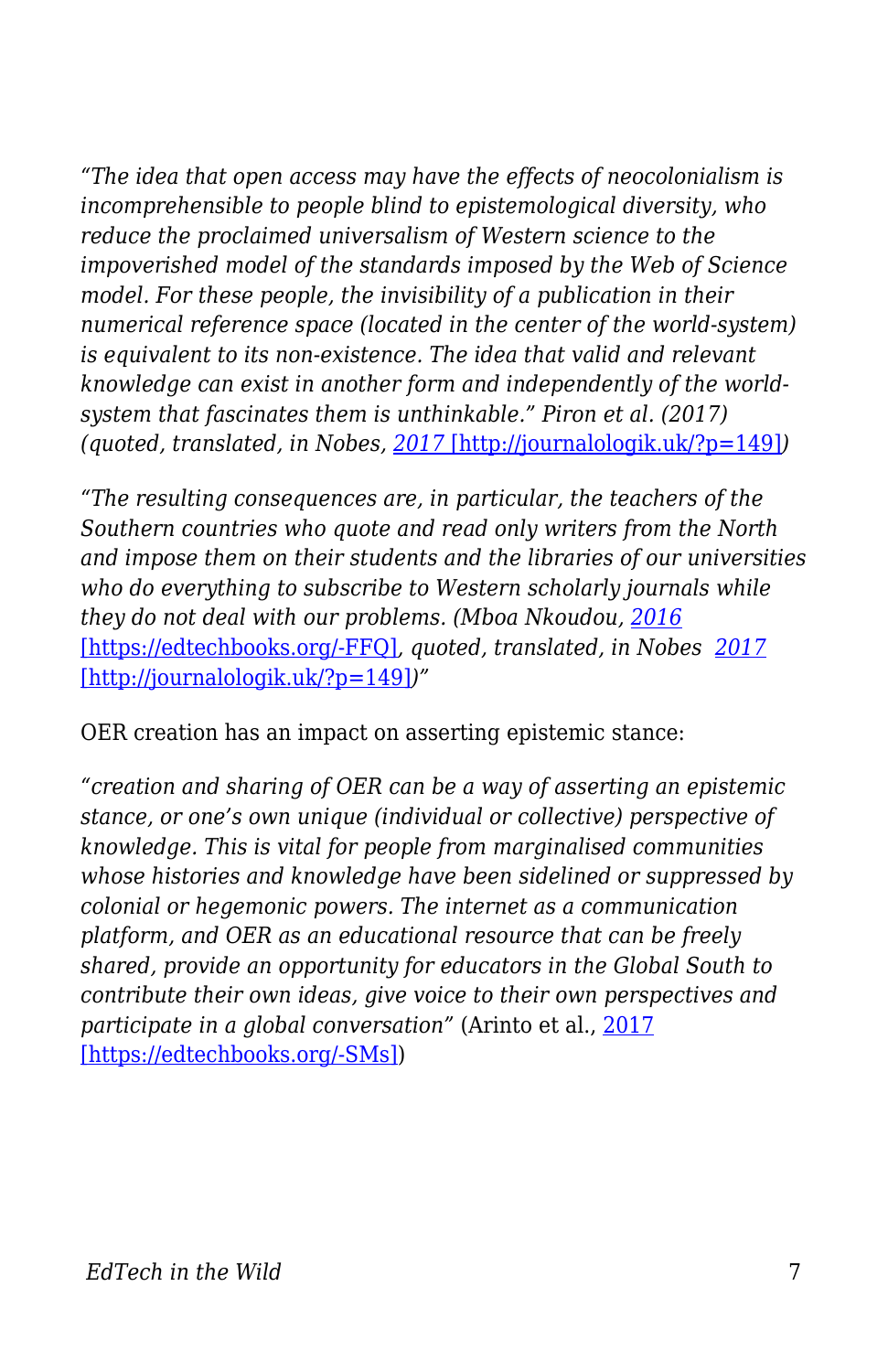#### **iii) Equity**



What does equity mean for "open"? "Equity vs Equality" flickr photo by MN Pollution Control Agency https://flickr.com/photos/mpcaphotos/31655988501 shared under a Creative Commons (BY-NC) license

The image above is meant to differentiate between equity and equality…But even that metaphor is problematic. For the most part, has openness focused on giving everyone the same access to the same apple? Has our approach to open assumed that people had an equal capacity to jump up and reach for the apple of their choice? What are the different needs of people with disabilities, and how do we nurture agency while respecting difference, rather than create dependencies?

Would access to an open online course to a university graduate, and to someone with no tertiary education, translate to equal opportunities for both?

*"While the quantity of available OER is growing, this is not necessarily of value to educators … . Added to this is the question of the appropriateness of the available OER for an educator's or student's specific use. Several of the ROER4D sub-projects found that educators and students use online materials based on their perceived relevance,*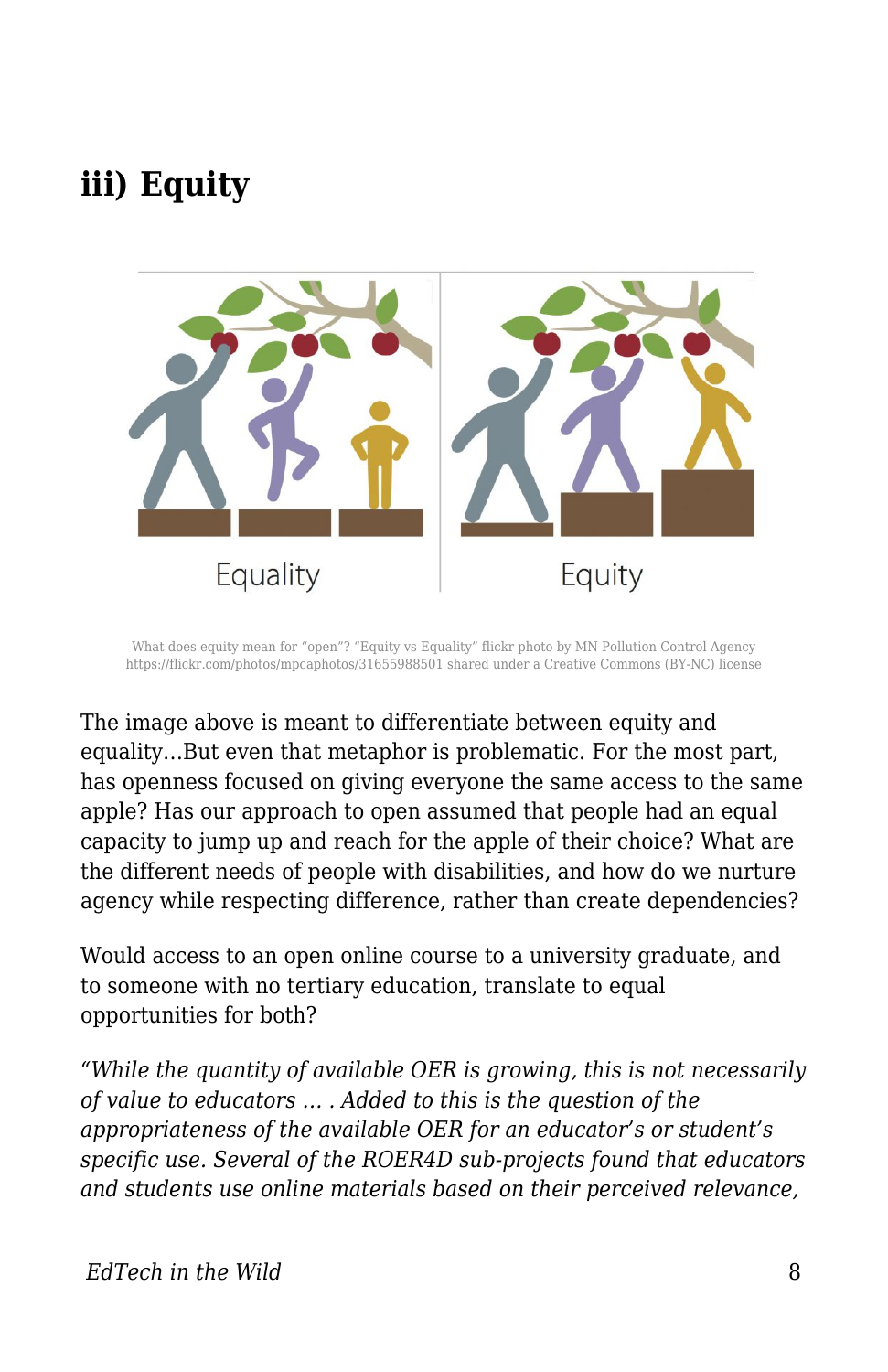*regardless of whether they are openly licensed. A key aspect of relevance is language. Most of the globally available OER are in English, which means that they need to be translated for use in contexts where the medium of instruction is different." (Arinto et al, [2017](https://zenodo.org/record/1043830#.WnD4dILLf6B)* [\[https://edtechbooks.org/-SMs\]](https://zenodo.org/record/1043830#.WnD4dILLf6B)*)*

While we see only little, if any, institutional recognition for the issue of this oligopoly of English OER and MOOCs, there are some laudable efforts to create awareness and recognition of a more diverse and rich landscape of materials that are not originally created in English. [Tannis Morgan \[https://twitter.com/tanbob\]](https://twitter.com/tanbob), for example, has not only pointed out these issues, [she also curates and displays OER to raise](https://oloer.opened.ca/background/) [awareness \[https://edtechbooks.org/-RPU\]](https://oloer.opened.ca/background/).

*"Beyond providing access to educational resources, the power of OER as a means for achieving social inclusion lies in its potential to transform teaching into a more participatory process. In particular, adapting OER (for example by translating it into a local language, customising it to suit a particular set of students or combining several OER to make a new resource) broadens an educator's understanding of what teaching entails beyond "delivering" instruction, encourages reflection on how to engage students more, and promotes collaboration with other educators as well as with students." (Arinto et al, [2017](https://zenodo.org/record/1043830#.WnD4dILLf6B)* [\[https://edtechbooks.org/-SMs\]](https://zenodo.org/record/1043830#.WnD4dILLf6B)*)*

However:

*"…ROER4D studies indicate limited adaptation of OER by educators and students. In the cross-regional survey (de Oliveira et al., Chapter 3), only 18% of educators and 6% of students reported having participated in adapting or modifying OER at least once. Educators and students generally use OER "as is" (verbatim), which is the most basic form of reuse, equivalent to simply "copying" content. The factors that account for this relatively low degree of participation in OER-based practice include technical skills (including fluency in*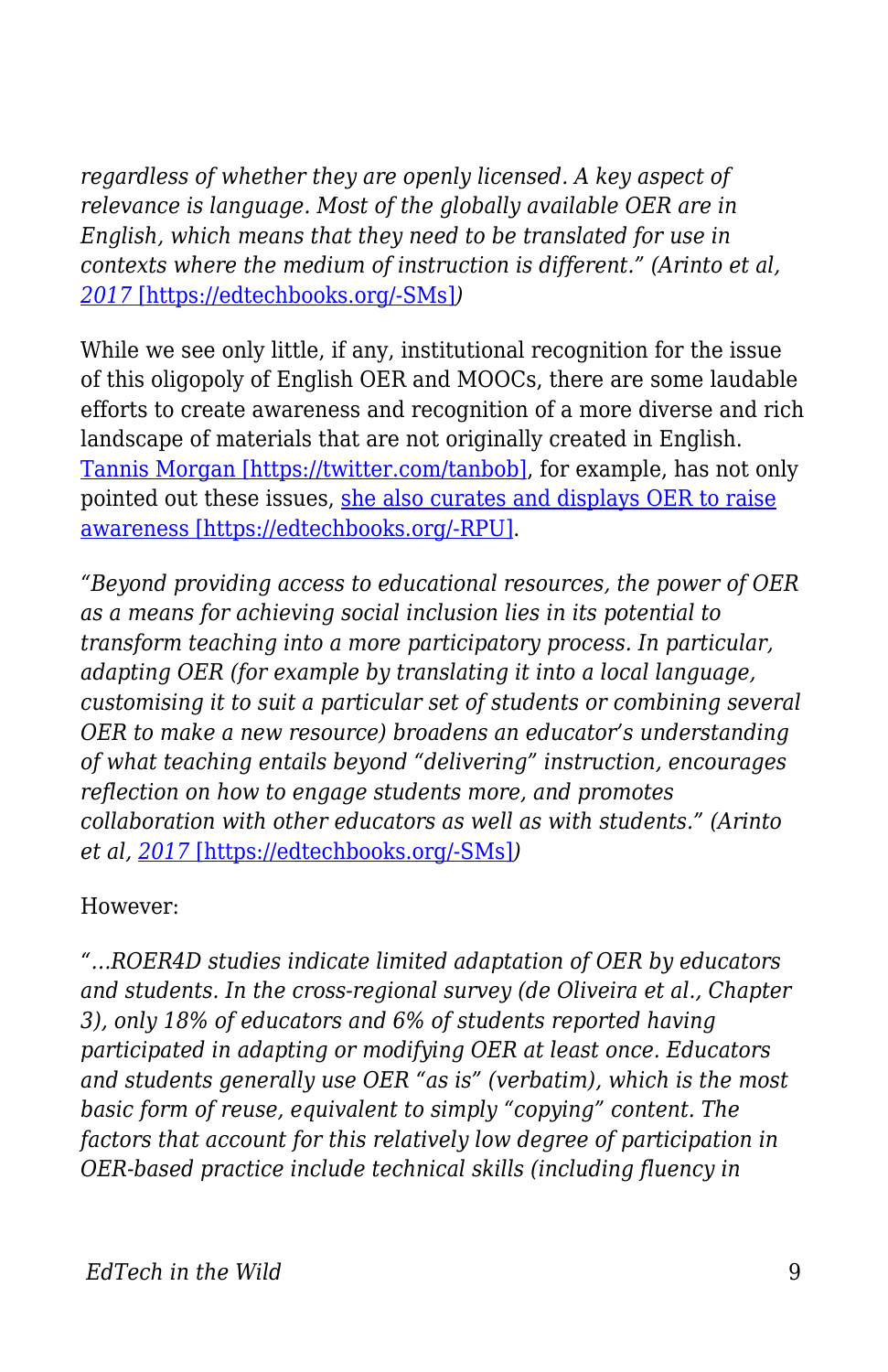*English), pedagogical practices, institutional policies and support mechanisms." (Arinto et al, [2017](https://zenodo.org/record/1043830#.WnD4dILLf6B)* [\[https://edtechbooks.org/-SMs\]](https://zenodo.org/record/1043830#.WnD4dILLf6B)*).*

### **iv) Power**



"Print Gallery solved (2003) – H.W. Lenstra (1949)" flickr photo by pedrosimoes7 https://flickr.com/photos/pedrosimoes7/25894329238 shared under a Creative Commons (BY) license

*"Values and practices – which legitimate certain interests and not others – contribute just as much to global imbalances as material disparities do."* (Czerniewicz, [2013 \[https://edtechbooks.org/-nsc\]\)](http://blogs.lse.ac.uk/impactofsocialsciences/2013/04/29/redrawing-the-map-from-access-to-participation/)

To what extent does openness follow [principles of just design, as](https://static1.squarespace.com/static/56a3ad187086d771d66d920d/t/574f1c96cf80a12ba2bb5818/1464805120051/DESIGN+JUSTICE+ZINE_ISSUE1.pdf) [highlighted here \[https://edtechbooks.org/-tWjc\],](https://static1.squarespace.com/static/56a3ad187086d771d66d920d/t/574f1c96cf80a12ba2bb5818/1464805120051/DESIGN+JUSTICE+ZINE_ISSUE1.pdf) such as asking: who participates in the process, who benefits and who gets harmed? To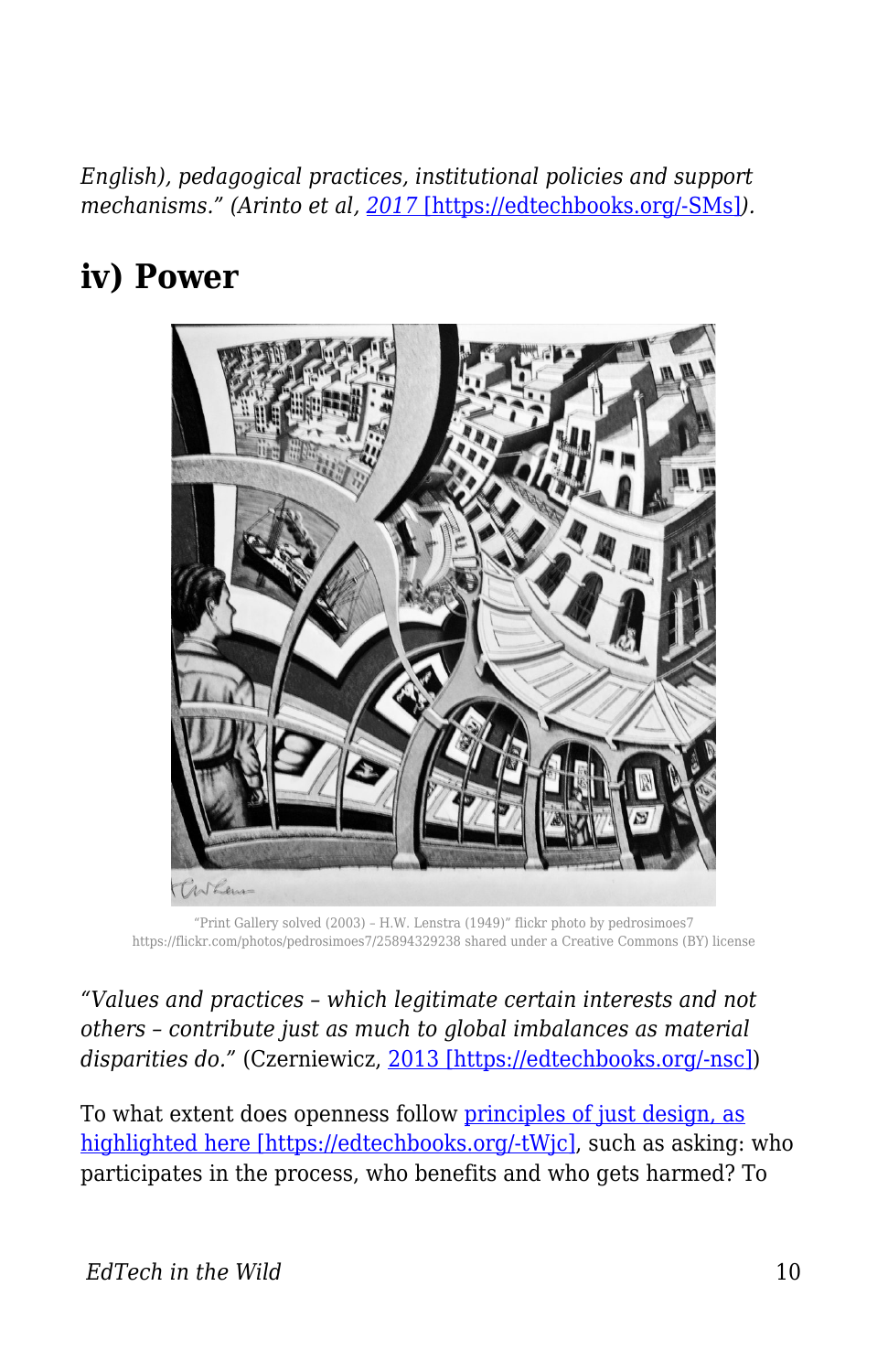what extent do we question the actual impact of open beyond intentions, and to what extent does open truly dismantle and transform existing global power hierarchies rather than reproducing them in a different form? To what extent is the work of open participatory and done with humility, rather than patronizing and charitable in nature?

Who is allowed access to MOOCs, and who gives this access, also expands the Digital Divide and creates unequal power relations. Countries such as Iran, Cuba, and Somalia, for example, [have faced](https://theconversation.com/online-learning-pioneer-slams-ban-on-iranian-cuban-sudanese-students-24581) [bans \[https://edtechbooks.org/-GTv\]](https://theconversation.com/online-learning-pioneer-slams-ban-on-iranian-cuban-sudanese-students-24581) from accessing MOOCs due to USA sanctions. Thus the USA has control over who can access "open" education and who cannot, as they host the major servers of Edx and Coursera. Additionally, due to the server locations of many platforms, the US government has access to your data. This may be condoned by American citizens, but is not consented by other countries.

Developing country universities are often limited to producing MOOCs on platforms that require exorbitant partnering fees, or that vet which universities join based on criteria of quality or rankings (which are mostly western) as partners, with a few exceptions. Africans (and others from developing countries) become the [consumers of Western](https://open.uct.ac.za/bitstream/handle/11427/19562/2._Developing_world_MOOCs.pdf?sequence=1) [knowledge, methods and practice, rather than adapters and](https://open.uct.ac.za/bitstream/handle/11427/19562/2._Developing_world_MOOCs.pdf?sequence=1) [contributors \[https://edtechbooks.org/-cXp\]](https://open.uct.ac.za/bitstream/handle/11427/19562/2._Developing_world_MOOCs.pdf?sequence=1).

Funders and sponsors also exercise power when mandating licensing conditions for outputs of funded projects; sometimes mandating a CC-BY license constitutes a form of asserting hegemony and power and not attended to local contexts or needs (academics genuinely concerned about CC-BY). Why not give grantees the autonomy to decide on which open licence suits their needs and contexts?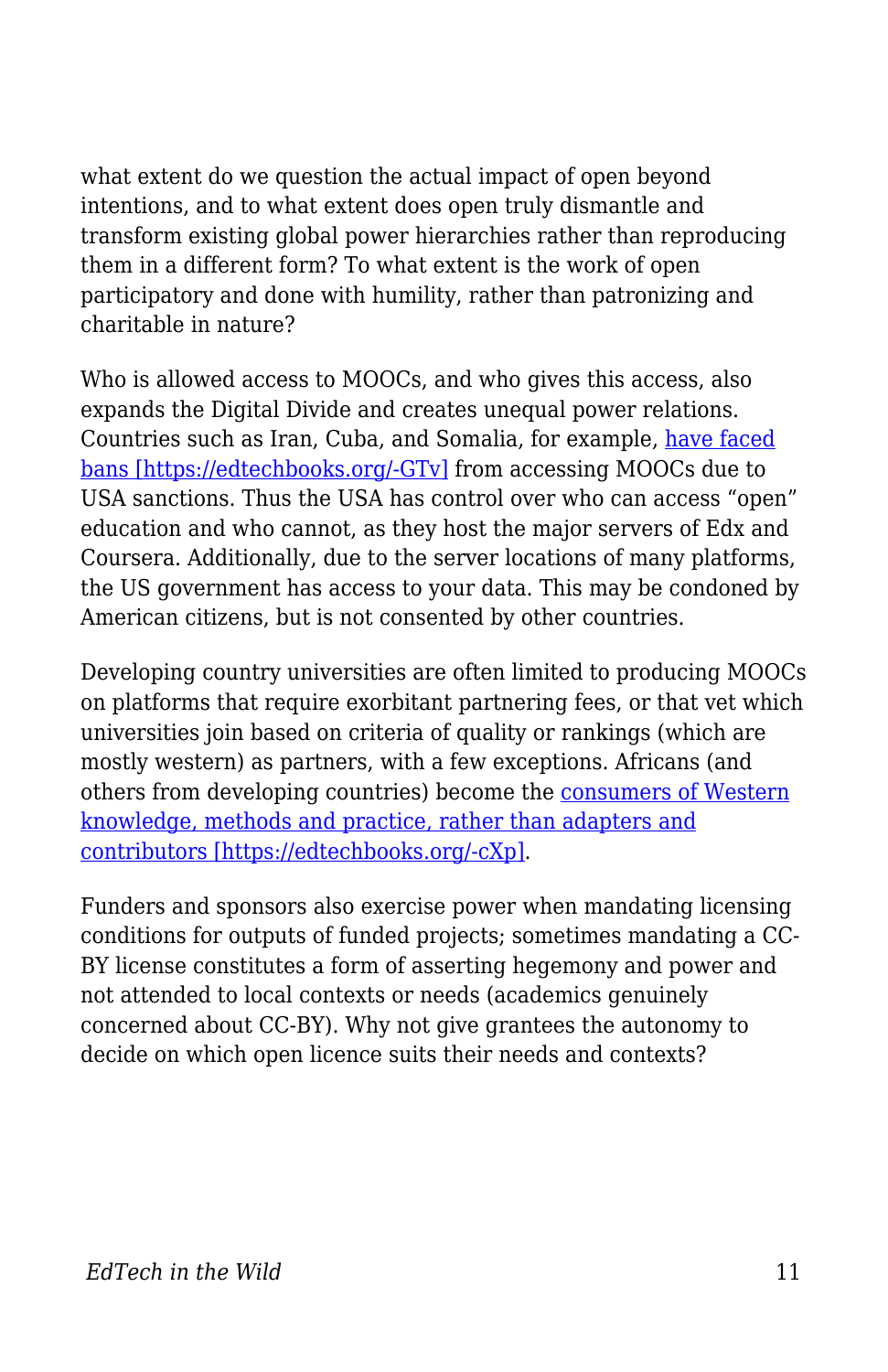### **Invitation to participate**

Let's start this conversation ahead of our OER18 workshop: time zones and synchronous conversations are inequitable. We also hope to create spaces where more people can contribute related thoughts and resources ahead of and beyond OER18 – which we will curate and help disseminate, with attribution, using the license of your choice. :)

Our provocative question is this:

#### **How do we use openness to exclude, overpower and/or oppress marginalized individuals, communities, knowledge systems?**

We invite you to submit provocations or commentary in any form, using the hashtag **[#BreakOpen](https://twitter.com/search?f=tweets&q=%23breakopen&src=typd)** [\[https://edtechbooks.org/-rbd\]](https://twitter.com/search?f=tweets&q=%23breakopen&src=typd) on any (or any combination) of our 4 themes: **ethics**, **epistemology**, **equity** or **power** over the coming two weeks.

Provocations may be in the form of tweets, videos, images, blog posts, poems, links to existing articles, evidence-based research, philosophical essays, (scripts of) theater plays, short films, cartoons, sketches, etc. If you would prefer to submit a provocation that is not in English, please be so kind and provide us with closed captioning or a transcript (unless, of course, not providing these is part of your provocation).

We also invite you to join the upcoming workshop at OER18 entitled *Breaking open: Conversations about ethics, epistemology, equity and power* (facilitated by Maha Bali, Taskeen Adam, Catherine Cronin, Christian Friedrich, Sukaina Walji, Christina Hendricks, Martin Weller and Jamison Miller)*.* There will be opportunities for virtual participation, so the conversation in the room isn't only made up of people attending OER18.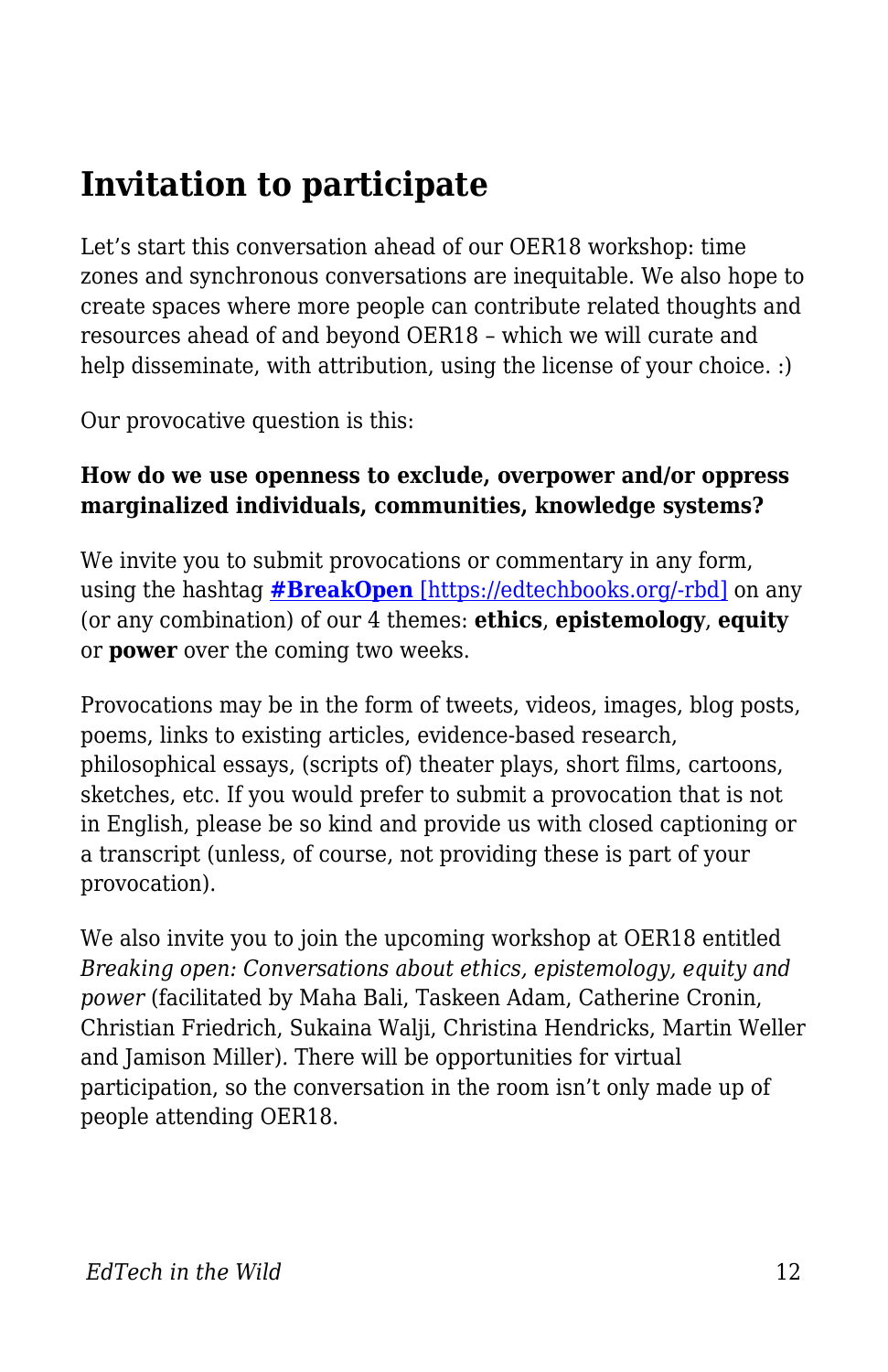### **Additional context for this OER18 workshop**

This session builds continuity and dialogue across time and space, and across several open education conferences. The first workshop in this particular series was conducted at **[OpenEd17](https://openeducation2017.sched.com/event/BXfg/how-can-we-destroy-the-open-education-movement-conversations-about-ethics)** [https://edtechbooks.org/-xKI] with a majority North American audience and a more general question: "[How can we destroy the Open](https://blogs.ubc.ca/openeducationethics/) [Education Movement?" \[https://edtechbooks.org/-PoV\]](https://blogs.ubc.ca/openeducationethics/). That session was designed in response to travel restrictions to the United States at the time and the session facilitators' consideration of appropriate ethical responses to these. Working to provide the same level of participation for in-person and virtual participants (as much as possible) was a key ethical concern driving the session. Both on-site and virtual participants provided a range of provocative responses to the guiding question. But even then, the majority came from North America, meaning this range was limited.

**[OER18](https://oer18.oerconf.org/#gref)** [\[https://edtechbooks.org/-uuz\]](https://oer18.oerconf.org/#gref) in Bristol, UK, will be the second session in this series, engaging in the same critical framework but with a modified focus, a more global audience, and a broader range of workshop facilitators. The OER18 session also follows up on many of the themes and ideas generated at [OER17 in London, where](https://oer17.oerconf.org/news/oer17-blog-posts-roundup/#gref) [the theme was 'The Politics of Open' \[https://edtechbooks.org/-rNV\]](https://oer17.oerconf.org/news/oer17-blog-posts-roundup/#gref).

#### A third session is planned for **[OEGlobal](https://conference.oeconsortium.org/2018/)**

[\[https://edtechbooks.org/-WpC\]](https://conference.oeconsortium.org/2018/) in Delft, Netherlands, offering an opportunity to build on the conversation further with a different, and truly global, audience. The contributions of people before, during and after these sessions will be curated to allow for comparison and contrast between perspectives on how we have been "breaking open" and what steps would help to address these problems.

The session format for OER18 has a twist in our plan to use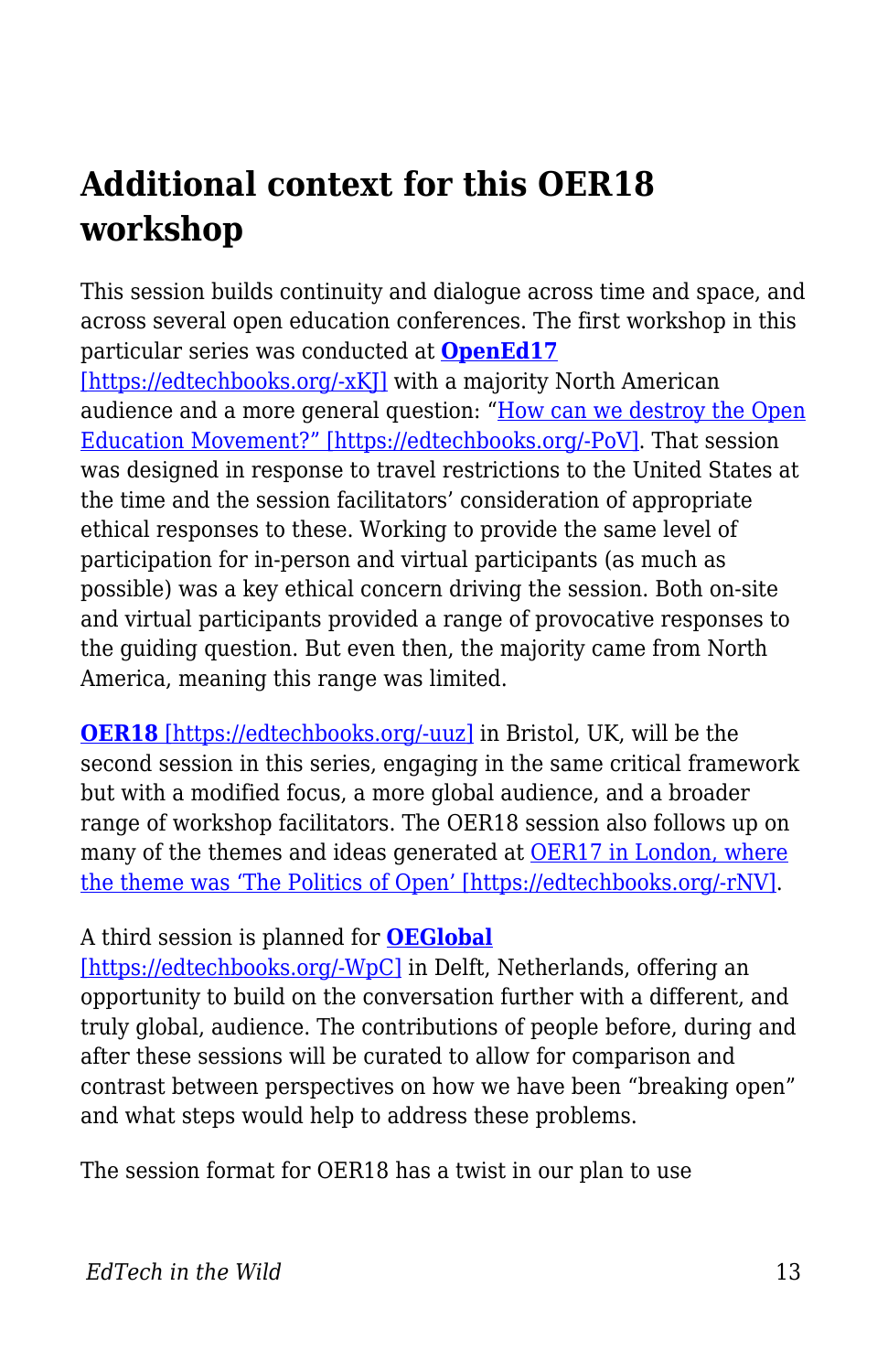#### "provocations", similar to [Towards Openness](http://towards-openness.org)

[\[http://towards-openness.org\]](http://towards-openness.org) workshops done in the past. If you are looking for examples of a provocation as it was used in previous workshops, please feel free to check some of them out here: [https://edtechbooks.org/-WYZ](http://towards-openness.org/resources/) Please also note that while most previous provocations for Towards Openness have been recorded in a video format, this is not a necessity! As noted above, provocations may be in any form.

Finally, we also wish to connect with existing conversations in this area — within and beyond open education conferences. Please use the [#BreakOpen \[https://edtechbooks.org/-rbd\]](https://twitter.com/search?f=tweets&q=%23breakopen&src=typd) #oer18 hashtags along with existing hashtags so that conversations and communities can be connected. We have already noted the [#TowardsOpenness](https://twitter.com/search?f=tweets&q=%23towardsopenness&src=typd) [\[https://edtechbooks.org/-uni\]](https://twitter.com/search?f=tweets&q=%23towardsopenness&src=typd) hashtag, and thanks to Frances Bell for noting the [#critoep \[https://edtechbooks.org/-XwL\]](https://twitter.com/search?f=tweets&vertical=default&q=%23critoep&src=typd) hashtag, among others.